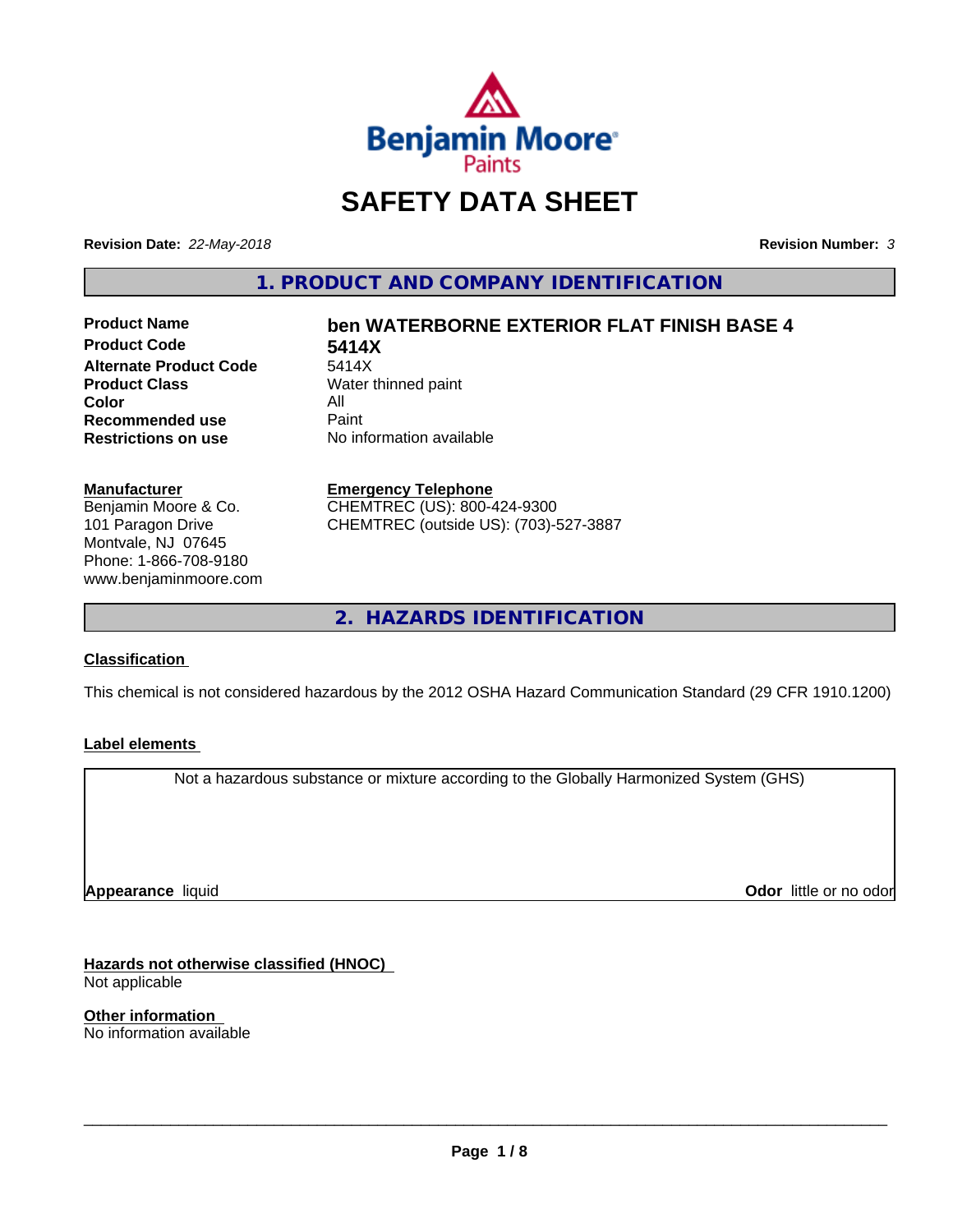# **3. COMPOSITION INFORMATION ON COMPONENTS**

\_\_\_\_\_\_\_\_\_\_\_\_\_\_\_\_\_\_\_\_\_\_\_\_\_\_\_\_\_\_\_\_\_\_\_\_\_\_\_\_\_\_\_\_\_\_\_\_\_\_\_\_\_\_\_\_\_\_\_\_\_\_\_\_\_\_\_\_\_\_\_\_\_\_\_\_\_\_\_\_\_\_\_\_\_\_\_\_\_\_\_\_\_

| <b>Chemical name</b>                                                                       | <b>CAS No.</b>         | О.<br><br>Weight-% |
|--------------------------------------------------------------------------------------------|------------------------|--------------------|
| Diatomaceous earth                                                                         | <sup>∼1</sup> 790-53-∠ |                    |
| $\overline{\phantom{a}}$<br>$\sim$<br>. .<br>sulfonate<br>30dium.<br>-C16 olefin<br>u 14-' | 68439-57-6             | v.J                |

|                                                  | 4. FIRST AID MEASURES                                                                                    |
|--------------------------------------------------|----------------------------------------------------------------------------------------------------------|
| <b>General Advice</b>                            | No hazards which require special first aid measures.                                                     |
| <b>Eye Contact</b>                               | Rinse thoroughly with plenty of water for at least 15 minutes and consult a<br>physician.                |
| <b>Skin Contact</b>                              | Wash off immediately with soap and plenty of water while removing all<br>contaminated clothes and shoes. |
| <b>Inhalation</b>                                | Move to fresh air. If symptoms persist, call a physician.                                                |
| Ingestion                                        | Clean mouth with water and afterwards drink plenty of water. Consult a physician<br>if necessary.        |
| <b>Most Important</b><br><b>Symptoms/Effects</b> | None known.                                                                                              |
| <b>Notes To Physician</b>                        | Treat symptomatically.                                                                                   |
|                                                  |                                                                                                          |

**5. FIRE-FIGHTING MEASURES**

| <b>Suitable Extinguishing Media</b>                                              | Use extinguishing measures that are appropriate to local<br>circumstances and the surrounding environment.                                   |
|----------------------------------------------------------------------------------|----------------------------------------------------------------------------------------------------------------------------------------------|
| <b>Protective Equipment And Precautions For</b><br><b>Firefighters</b>           | As in any fire, wear self-contained breathing apparatus<br>pressure-demand, MSHA/NIOSH (approved or equivalent)<br>and full protective gear. |
| <b>Specific Hazards Arising From The Chemical</b>                                | Closed containers may rupture if exposed to fire or<br>extreme heat.                                                                         |
| <b>Sensitivity To Mechanical Impact</b>                                          | No.                                                                                                                                          |
| <b>Sensitivity To Static Discharge</b>                                           | No                                                                                                                                           |
| <b>Flash Point Data</b><br>Flash Point (°F)<br>Flash Point (°C)<br><b>Method</b> | Not applicable<br>Not applicable<br>Not applicable                                                                                           |
| <b>Flammability Limits In Air</b>                                                |                                                                                                                                              |
| Lower flammability limit:<br><b>Upper flammability limit:</b>                    | Not applicable<br>Not applicable                                                                                                             |
|                                                                                  |                                                                                                                                              |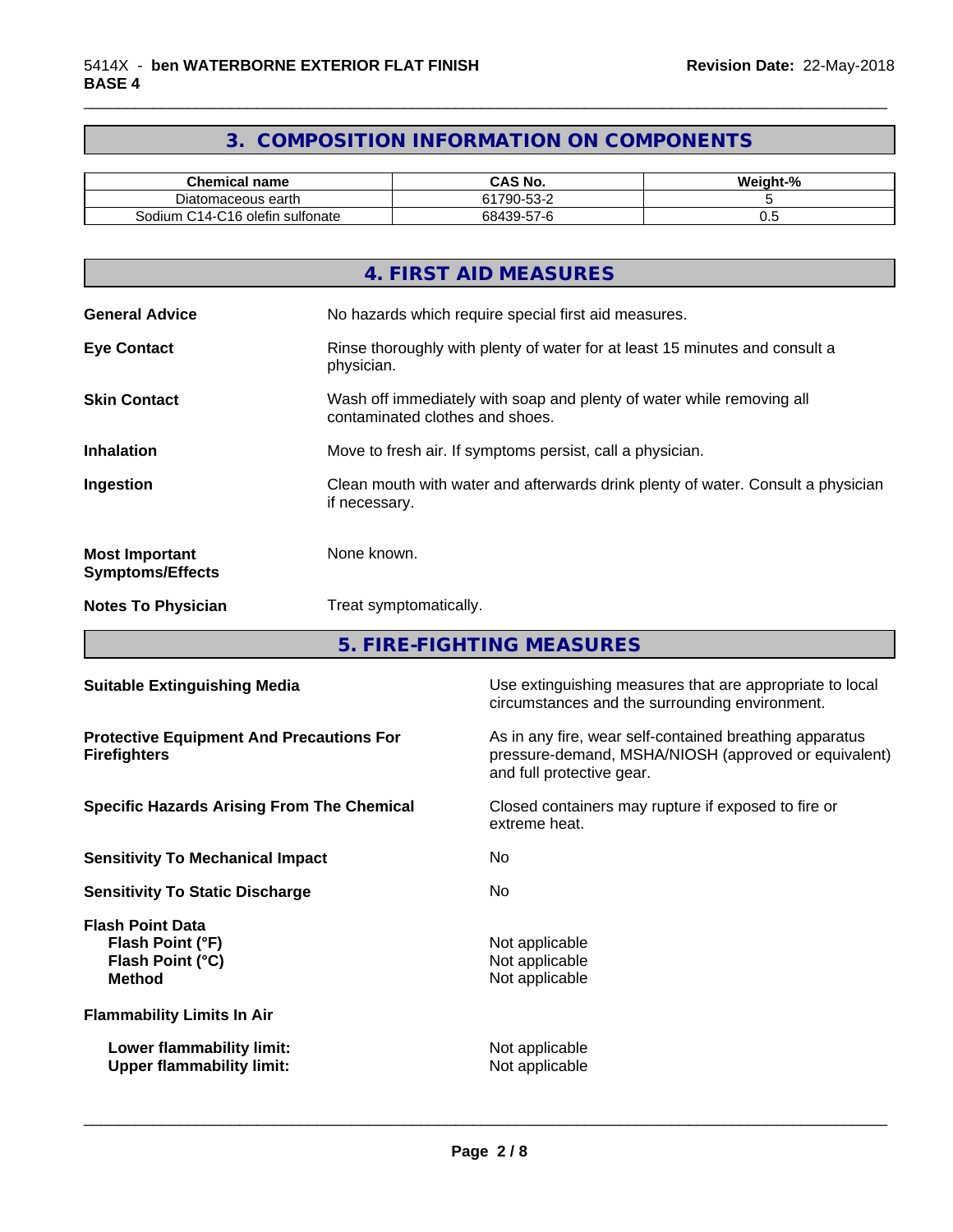| <u>NFPA</u>        | Health: 1 | <b>Flammability: 0</b> | <b>Instability: 0</b> | <b>Special: Not Applicable</b> |  |
|--------------------|-----------|------------------------|-----------------------|--------------------------------|--|
| <b>NFPA Legend</b> |           |                        |                       |                                |  |

#### 0 - Not Hazardous

- 1 Slightly
- 2 Moderate
- 3 High
- 4 Severe

*The ratings assigned are only suggested ratings, the contractor/employer has ultimate responsibilities for NFPA ratings where this system is used.*

*Additional information regarding the NFPA rating system is available from the National Fire Protection Agency (NFPA) at www.nfpa.org.*

# **6. ACCIDENTAL RELEASE MEASURES**

| <b>Personal Precautions</b>      | Avoid contact with skin, eyes and clothing. Ensure adequate ventilation.                                                                                                         |
|----------------------------------|----------------------------------------------------------------------------------------------------------------------------------------------------------------------------------|
| <b>Other Information</b>         | Prevent further leakage or spillage if safe to do so.                                                                                                                            |
| <b>Environmental precautions</b> | See Section 12 for additional Ecological Information.                                                                                                                            |
| <b>Methods for Cleaning Up</b>   | Soak up with inert absorbent material. Sweep up and shovel into suitable<br>containers for disposal.                                                                             |
|                                  | 7. HANDLING AND STORAGE                                                                                                                                                          |
| Handling                         | Avoid contact with skin, eyes and clothing. Avoid breathing vapors, spray mists or<br>sanding dust. In case of insufficient ventilation, wear suitable respiratory<br>equipment. |
| <b>Storage</b>                   | Keep container tightly closed. Keep out of the reach of children.                                                                                                                |
| <b>Incompatible Materials</b>    | No information available                                                                                                                                                         |

# **8. EXPOSURE CONTROLS/PERSONAL PROTECTION**

# **Exposure Limits**

| <b>Chemical</b><br>name         | 2001177117<br>ACGIF<br>. L | <b>USHA PEI</b><br>Aחכ<br>-- |
|---------------------------------|----------------------------|------------------------------|
| , earth<br>Diator<br>anaceous o | N/E                        |                              |
|                                 |                            | ററ<br>TWA<br>mppct<br>∠∪     |

# **Legend**

ACGIH - American Conference of Governmental Industrial Hygienists Exposure Limits OSHA - Occupational Safety & Health Administration Exposure Limits N/E - Not Established

**Engineering Measures** Ensure adequate ventilation, especially in confined areas.

# **Personal Protective Equipment**

| <b>Eye/Face Protection</b>    | Safety glasses with side-shields.                                        |
|-------------------------------|--------------------------------------------------------------------------|
| <b>Skin Protection</b>        | Protective gloves and impervious clothing.                               |
| <b>Respiratory Protection</b> | In case of insufficient ventilation wear suitable respiratory equipment. |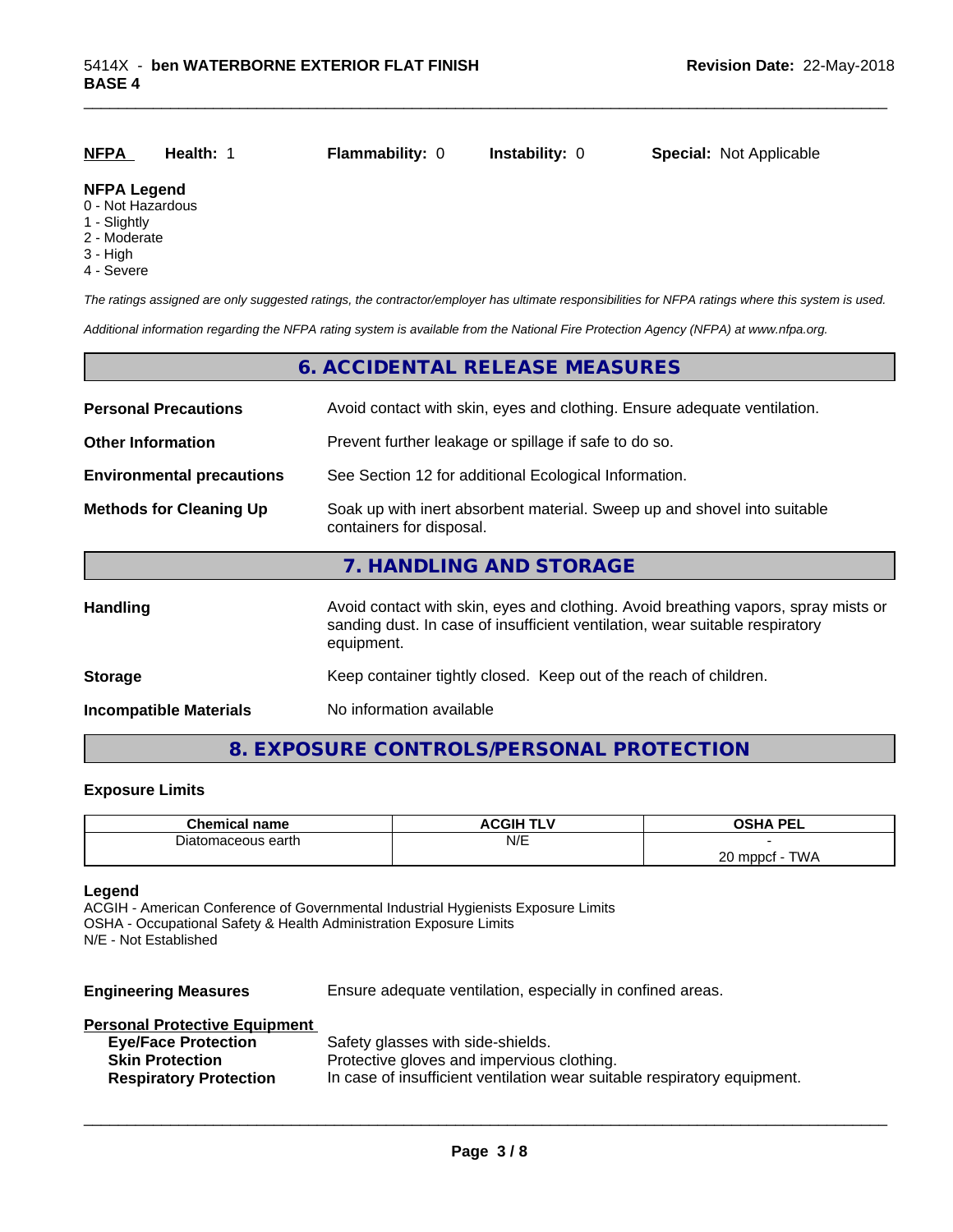**Hygiene Measures** Avoid contact with skin, eyes and clothing. Remove and wash contaminated clothing before re-use. Wash thoroughly after handling.

\_\_\_\_\_\_\_\_\_\_\_\_\_\_\_\_\_\_\_\_\_\_\_\_\_\_\_\_\_\_\_\_\_\_\_\_\_\_\_\_\_\_\_\_\_\_\_\_\_\_\_\_\_\_\_\_\_\_\_\_\_\_\_\_\_\_\_\_\_\_\_\_\_\_\_\_\_\_\_\_\_\_\_\_\_\_\_\_\_\_\_\_\_

# **9. PHYSICAL AND CHEMICAL PROPERTIES**

**Appearance** liquid **Odor** little or no odor **Odor Threshold**<br> **Density (Ibs/gal)**<br> **Density (Ibs/gal)**<br> **No information available**<br>  $10.4 - 10.8$ **Density (lbs/gal) Specific Gravity** 1.24 - 1.27 **pH**<br>
Viscosity (cps) The Contract of the Contract of the Viscosity (cps) and Viscosity (cps) **Solubility(ies)** No information available **Water solubility Mater Solubility**<br> **Evaporation Rate** Mate No information available **Vapor pressure @20 °C (kPa)** No information available **Vapor density Vapor density No information available Wt. % Solids** 45 - 55 **Vol. % Solids** 30 - 40 **Wt. % Volatiles** 45 - 55 **Vol. % Volatiles** 60 - 70 **VOC Regulatory Limit (g/L)** < 50 **Boiling Point (°F)** 212 **Boiling Point (°C)** 100 **Freezing Point (°F)** 32 **Freezing Point (°C)** 0 **Flash Point (°F)**<br> **Flash Point (°C)**<br> **Flash Point (°C)**<br> **C Flash Point (°C) Method** Not applicable **Flammability (solid, gas)** Not applicable<br> **Upper flammability limit:** Not applicable<br>
Not applicable **Upper flammability limit:**<br> **Lower flammability limit:**<br>
Not applicable<br>
Not applicable **Lower flammability limit:**<br> **Autoianition Temperature (°F)** Not applicable Not applicable available **Autoignition Temperature (°F)**<br> **Autoignition Temperature (°C)**<br> **Autoignition Temperature (°C)**<br> **Autoignition Temperature (°C) Autoignition Temperature (°C) Decomposition Temperature (°F)** No information available **Decomposition Temperature (°C)**<br> **Partition coefficient**<br> **Partition coefficient**<br> **No** information available

**Viscosity (cps)** No information available **Evaporation Rate** No information available **No information available** 

# **10. STABILITY AND REACTIVITY**

| <b>Reactivity</b>                         | Not Applicable                           |
|-------------------------------------------|------------------------------------------|
| <b>Chemical Stability</b>                 | Stable under normal conditions.          |
| <b>Conditions to avoid</b>                | Prevent from freezing.                   |
| <b>Incompatible Materials</b>             | No materials to be especially mentioned. |
| <b>Hazardous Decomposition Products</b>   | None under normal use.                   |
| <b>Possibility of hazardous reactions</b> | None under normal conditions of use.     |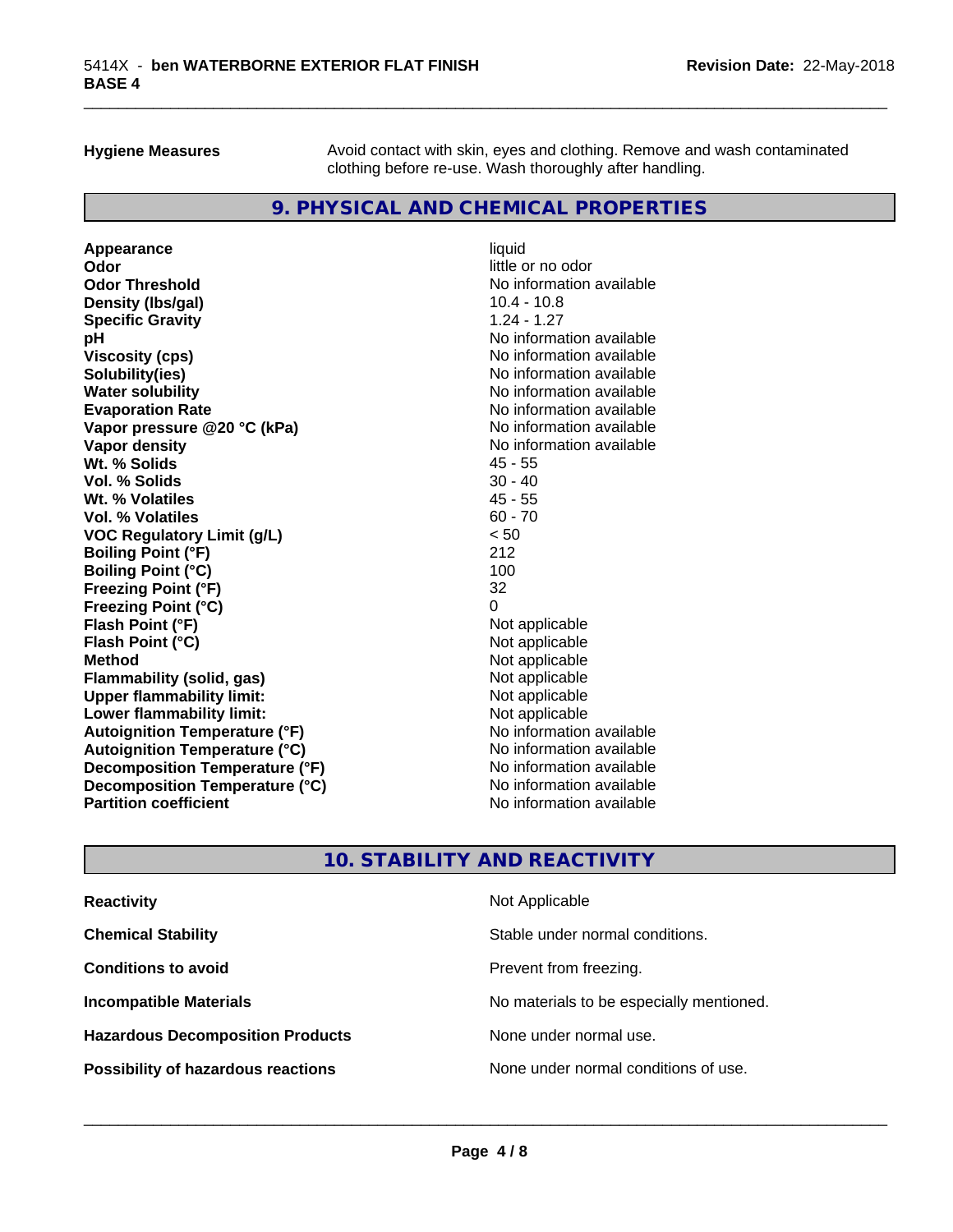# **11. TOXICOLOGICAL INFORMATION**

\_\_\_\_\_\_\_\_\_\_\_\_\_\_\_\_\_\_\_\_\_\_\_\_\_\_\_\_\_\_\_\_\_\_\_\_\_\_\_\_\_\_\_\_\_\_\_\_\_\_\_\_\_\_\_\_\_\_\_\_\_\_\_\_\_\_\_\_\_\_\_\_\_\_\_\_\_\_\_\_\_\_\_\_\_\_\_\_\_\_\_\_\_

| <b>Product Information</b>                                     |                                                                                            |
|----------------------------------------------------------------|--------------------------------------------------------------------------------------------|
| Information on likely routes of exposure                       |                                                                                            |
| <b>Principal Routes of Exposure</b>                            | Eye contact, skin contact and inhalation.                                                  |
| <b>Acute Toxicity</b>                                          |                                                                                            |
| <b>Product Information</b>                                     | No information available                                                                   |
|                                                                | Symptoms related to the physical, chemical and toxicological characteristics               |
| <b>Symptoms</b>                                                | No information available                                                                   |
|                                                                | Delayed and immediate effects as well as chronic effects from short and long-term exposure |
| Eye contact                                                    | May cause slight irritation.                                                               |
|                                                                | Substance may cause slight skin irritation. Prolonged or repeated contact may dry          |
| <b>Skin contact</b>                                            |                                                                                            |
|                                                                | skin and cause irritation.                                                                 |
|                                                                | May cause irritation of respiratory tract.                                                 |
|                                                                | Ingestion may cause gastrointestinal irritation, nausea, vomiting and diarrhea.            |
|                                                                | No information available                                                                   |
| <b>Neurological Effects</b>                                    | No information available.                                                                  |
| <b>Sensitization</b><br><b>Mutagenic Effects</b>               | No information available.                                                                  |
| <b>Reproductive Effects</b>                                    | No information available.                                                                  |
| <b>Inhalation</b><br>Ingestion<br><b>Developmental Effects</b> | No information available.                                                                  |
| <b>Target organ effects</b>                                    | No information available.                                                                  |
| <b>STOT - single exposure</b>                                  | No information available.                                                                  |
| <b>STOT - repeated exposure</b><br>Other adverse effects       | No information available.<br>No information available.                                     |

**Numerical measures of toxicity**

# **Component Information**

# **Carcinogenicity**

*There are no known carcinogenic chemicals in this product above reportable levels.*

**12. ECOLOGICAL INFORMATION**

# **Ecotoxicity Effects**

The environmental impact of this product has not been fully investigated.

# **Product Information**

# **Acute Toxicity to Fish**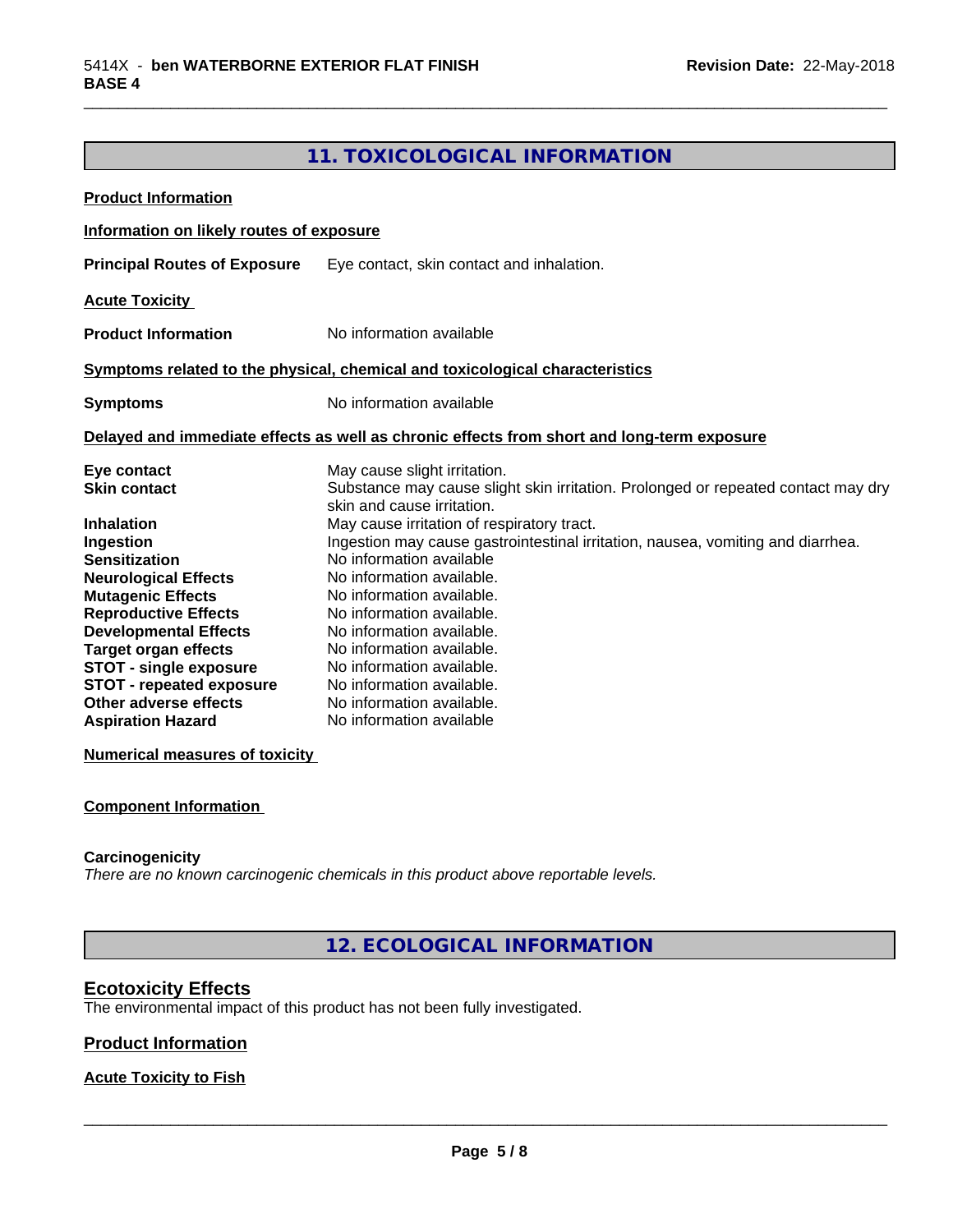\_\_\_\_\_\_\_\_\_\_\_\_\_\_\_\_\_\_\_\_\_\_\_\_\_\_\_\_\_\_\_\_\_\_\_\_\_\_\_\_\_\_\_\_\_\_\_\_\_\_\_\_\_\_\_\_\_\_\_\_\_\_\_\_\_\_\_\_\_\_\_\_\_\_\_\_\_\_\_\_\_\_\_\_\_\_\_\_\_\_\_\_\_

### No information available

# **Acute Toxicity to Aquatic Invertebrates**

No information available

# **Acute Toxicity to Aquatic Plants**

No information available

# **Persistence / Degradability**

No information available.

#### **Bioaccumulation**

No information available.

# **Mobility in Environmental Media**

No information available.

#### **Ozone**

No information available

# **Component Information**

# **Acute Toxicity to Fish**

No information available

# **Acute Toxicity to Aquatic Invertebrates**

No information available

# **Acute Toxicity to Aquatic Plants**

No information available

|                                  | 13. DISPOSAL CONSIDERATIONS                                                                                                                                                                                               |
|----------------------------------|---------------------------------------------------------------------------------------------------------------------------------------------------------------------------------------------------------------------------|
| <b>Waste Disposal Method</b>     | Dispose of in accordance with federal, state, and local regulations. Local<br>requirements may vary, consult your sanitation department or state-designated<br>environmental protection agency for more disposal options. |
|                                  | 14. TRANSPORT INFORMATION                                                                                                                                                                                                 |
| <b>DOT</b>                       | Not regulated                                                                                                                                                                                                             |
| <b>ICAO/IATA</b>                 | Not regulated                                                                                                                                                                                                             |
| IMDG / IMO                       | Not regulated                                                                                                                                                                                                             |
|                                  | <b>15. REGULATORY INFORMATION</b>                                                                                                                                                                                         |
| <b>International Inventories</b> |                                                                                                                                                                                                                           |
| <b>TSCA: United States</b>       | Yes - All components are listed or exempt.                                                                                                                                                                                |
|                                  |                                                                                                                                                                                                                           |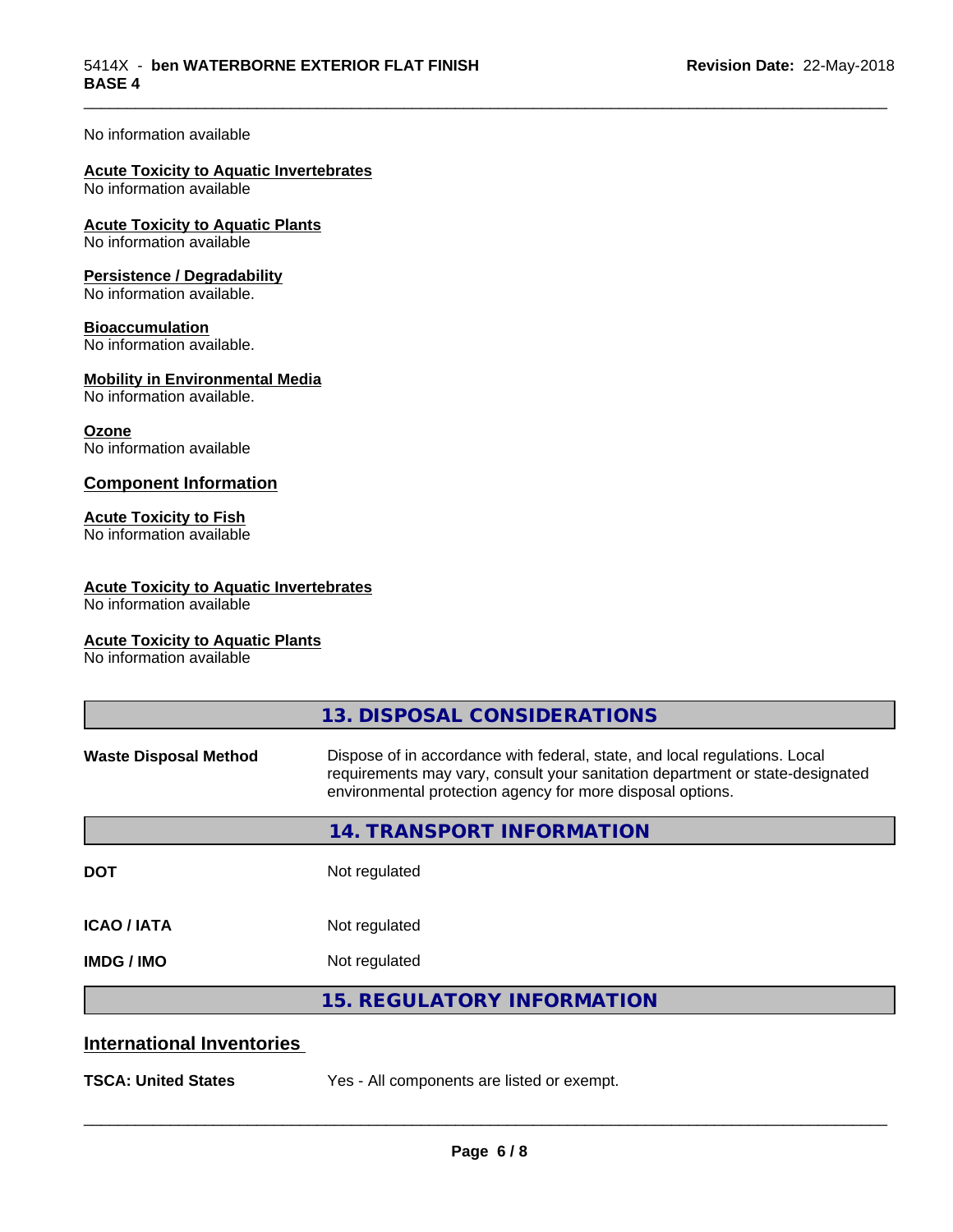**DSL: Canada** Yes - All components are listed or exempt.

\_\_\_\_\_\_\_\_\_\_\_\_\_\_\_\_\_\_\_\_\_\_\_\_\_\_\_\_\_\_\_\_\_\_\_\_\_\_\_\_\_\_\_\_\_\_\_\_\_\_\_\_\_\_\_\_\_\_\_\_\_\_\_\_\_\_\_\_\_\_\_\_\_\_\_\_\_\_\_\_\_\_\_\_\_\_\_\_\_\_\_\_\_

# **Federal Regulations**

| SARA 311/312 hazardous categorization |    |  |
|---------------------------------------|----|--|
| Acute health hazard                   | Nο |  |
| Chronic Health Hazard                 | No |  |
| Fire hazard                           | No |  |
| Sudden release of pressure hazard     | Nο |  |
| <b>Reactive Hazard</b>                | No |  |

# **SARA 313**

Section 313 of Title III of the Superfund Amendments and Reauthorization Act of 1986 (SARA). This product contains a chemical or chemicals which are subject to the reporting requirements of the Act and Title 40 of the Code of Federal Regulations, Part 372:

*None*

# **Clean Air Act,Section 112 Hazardous Air Pollutants (HAPs) (see 40 CFR 61)**

This product contains the following HAPs:

*None*

# **US State Regulations**

# **California Proposition 65**

**A** WARNING: Cancer and Reproductive Harm– www.P65warnings.ca.gov

# **State Right-to-Know**

| <u>АL</u><br>------<br>- -- -<br>name<br>Chemical         | Mas:<br>-<br>---- | <b>SECOL</b><br>Nev.<br><br>$-1$ | <b>nsvivania</b> |
|-----------------------------------------------------------|-------------------|----------------------------------|------------------|
| -<br>$\sim$<br>$\sim$<br>maceous<br>olato<br><b>GALUI</b> |                   |                                  |                  |

#### **Legend**

X - Listed

| <b>16. OTHER INFORMATION</b>                                                                                                                          |                  |                                                                            |                      |          |  |  |
|-------------------------------------------------------------------------------------------------------------------------------------------------------|------------------|----------------------------------------------------------------------------|----------------------|----------|--|--|
| HMIS -                                                                                                                                                | <b>Health: 1</b> | <b>Flammability: 0</b>                                                     | <b>Reactivity: 0</b> | $PPE: -$ |  |  |
| <b>HMIS Legend</b><br>0 - Minimal Hazard<br>1 - Slight Hazard<br>2 - Moderate Hazard<br>3 - Serious Hazard<br>4 - Severe Hazard<br>* - Chronic Hazard |                  | X - Consult your supervisor or S.O.P. for "Special" handling instructions. |                      |          |  |  |